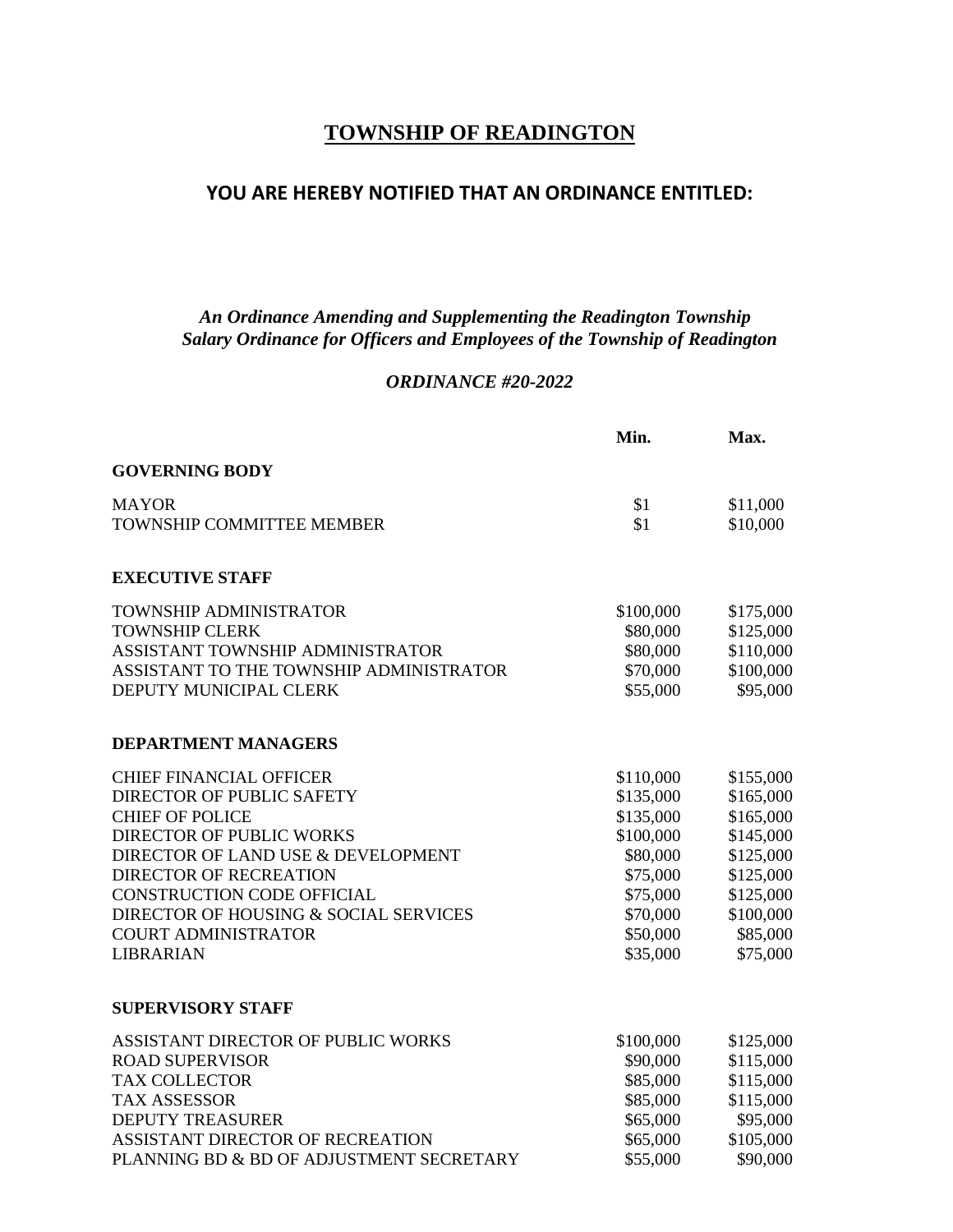#### **SUPPORT STAFF**

| SECRETARY TO TOWNSHIP ADMINISTRATOR<br>ADVISORY COMMITTEE SECRETARY<br><b>ASSISTANT TAX ASSESSOR</b><br>ADMINISTRATIVE ASSISTANT - ALL DEPT'S<br><b>FIRE OFFICIAL</b><br><b>ZONING OFFICIAL</b><br>TECHNICAL ASSISTANT - CONSTRUCTION CODE<br>DEPUTY COURT ADMINISTRATOR | \$40,000<br>\$30,000<br>\$10,000<br>\$40,000<br>\$60,000<br>\$55,000<br>\$45,000<br>\$40,000 | \$75,000<br>\$80,000<br>\$50,000<br>\$65,000<br>\$90,000<br>\$75,000<br>\$70,000<br>\$55,000 |
|--------------------------------------------------------------------------------------------------------------------------------------------------------------------------------------------------------------------------------------------------------------------------|----------------------------------------------------------------------------------------------|----------------------------------------------------------------------------------------------|
| <b>TECHNICAL PERSONNEL</b><br><b>SUB-CODE OFFICIALS</b><br><b>BUILDING</b><br><b>ELECTRICAL</b><br><b>PLUMBING</b>                                                                                                                                                       | \$30.00                                                                                      | \$65.00 P/H                                                                                  |
| <b>MECHANICAL</b><br><b>FIRE</b>                                                                                                                                                                                                                                         |                                                                                              |                                                                                              |
| <b>INSPECTORS</b><br><b>BUILDING</b><br><b>ELECTRICAL</b><br><b>PLUMBING</b><br><b>MECHANICAL</b><br><b>FIRE</b><br>ZONING/PROPERTY MAINTENANCE                                                                                                                          | \$25.00                                                                                      | \$50.00 P/H                                                                                  |
| <b>PART-TIME PERSONNEL</b>                                                                                                                                                                                                                                               |                                                                                              |                                                                                              |
| MUNICIPAL COURT JUDGE                                                                                                                                                                                                                                                    | \$25,000                                                                                     | \$45,000                                                                                     |
| SUBSTITUTE MUNICIPAL COURT JUDGE                                                                                                                                                                                                                                         | \$150.00                                                                                     | \$200.00/Session                                                                             |
| <b>FINANCE ASSISTANT</b>                                                                                                                                                                                                                                                 | \$25.00                                                                                      | \$40.00 PH                                                                                   |
| <b>MUSEUM ADMINISTRATOR</b>                                                                                                                                                                                                                                              | \$25.00                                                                                      | \$40.00 PH                                                                                   |
| LIBRARY OR MUSEUM ASSISTANT                                                                                                                                                                                                                                              | \$15.00                                                                                      | \$30.00 PH                                                                                   |
| <b>VIOLATIONS CLERK</b><br>RECREATION COMMUNICATION/MARKETING                                                                                                                                                                                                            | \$18.00<br>\$20.00                                                                           | \$30.00 PH<br>\$35.00 PH                                                                     |
| <b>PUBLIC SAFETY</b>                                                                                                                                                                                                                                                     |                                                                                              |                                                                                              |
| EMERGENCY MANAGEMENT COORDINATOR                                                                                                                                                                                                                                         | \$8,000                                                                                      | \$15,000                                                                                     |
| DEPUTY EMERGENCY MANAGEMENT COORDINATOR                                                                                                                                                                                                                                  | \$2,500                                                                                      | \$10,000                                                                                     |
| SPECIAL POLICE OFFICER - CLASS II                                                                                                                                                                                                                                        | \$20.00                                                                                      | \$40.00 PH                                                                                   |
| SPECIAL POLICE OFFICER - CLASS III/SRO                                                                                                                                                                                                                                   | \$20.00                                                                                      | \$40.00 PH                                                                                   |
| <b>SEASONAL PERSONNEL</b>                                                                                                                                                                                                                                                |                                                                                              |                                                                                              |
| <b>SUPERVISOR - SUMMER PROGRAM</b>                                                                                                                                                                                                                                       |                                                                                              |                                                                                              |
| <b>ASSISTANT SUPERVISOR - SUMMER PROGRAMS</b>                                                                                                                                                                                                                            |                                                                                              |                                                                                              |
| PROGRAM COUNSELOR                                                                                                                                                                                                                                                        |                                                                                              |                                                                                              |
| <b>CONCESSION STAND ATTENDANT</b>                                                                                                                                                                                                                                        | \$15.00                                                                                      | \$35.00 PH                                                                                   |
| PUBLIC FACILITIES MAINTENANCE LABORER<br>SPORTS REFEREES/SCOREKEEPERS/CLOCK ATTENDANTS<br>PUBLIC WORKS SEASONAL ASSISTANTS                                                                                                                                               |                                                                                              |                                                                                              |

All positions covered under a Collective Bargained Agreement can be found in the respective contracts on file in the Township Clerk's office.